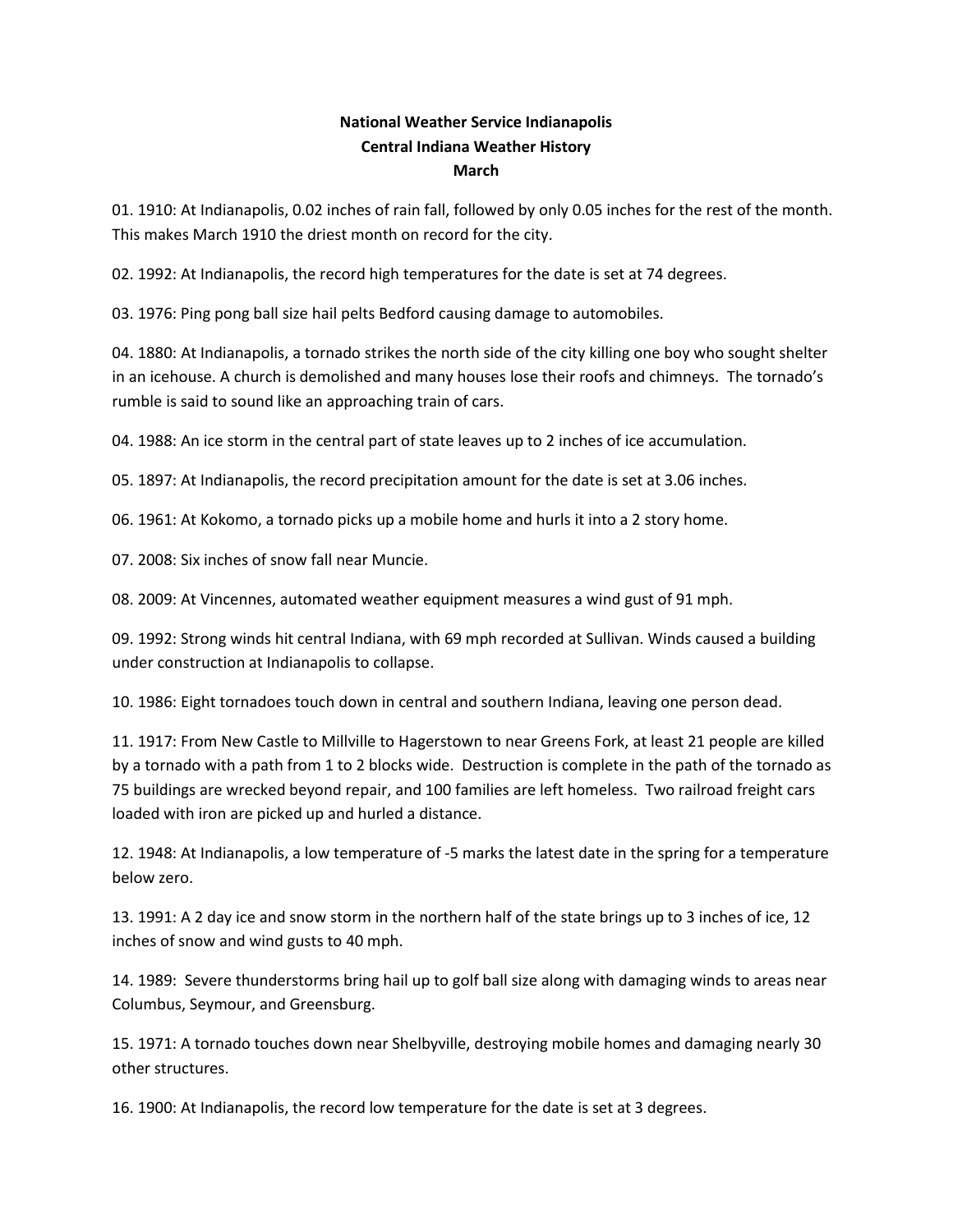17. 1989: Severe thunderstorms bring damaging winds to Tippecanoe, Clinton, and Warren counties. Some garages are destroyed, and trees are knocked down.

18. 1933: At Indianapolis, the record precipitation amount for the date is set at 2.03 inches.

19. 1906: At Indianapolis, the record snowfall for the date is set at 12.1 inches.

20. 1996: Snowfall amounts from 12 to 18 inches fall on the 19-20<sup>th</sup> across west central, southwest, and south central Indiana. Winds to 35 mph coupled with the weight of the snow topple thousands of trees in Hoosier National Forest and knock out power to 200,000 residents.

21. 1991: Flash flooding occurs in Plainville in Daviess County as 2 inches of rain fall in 2 hours.

22. 1907: At Indianapolis, the record high temperature for the date is set at 82 degrees.

23. 1913: A tornado rips through Prarieton, Gardentown, Terre Haute to near Brazil, killing 21 people and injuring 250 others. Chickens are said to be de-feathered, and a baby is reportedly carried by the wind and set down unharmed a block away. A woman reports that bed clothing was drawn off her and up through a fireplace. The storm is followed by flooding.

23. 1917: South of Carlisle in Sullivan County, a killer tornado, with a path of a quarter of a mile wide and path length of 18 miles, kills 2 and injures 20 others at 1:15 PM.

24. 1975: Severe thunderstorm winds overturn planes in Montgomery County and destroy a mobile home in Clinton County.

25. 1913: From the 25<sup>th</sup> to the 29<sup>th</sup>, the flood of record occurs along the White and East Fork White rivers. The White River crests up to 20 feet above flood stage at Indianapolis and Centerton. The East Fork crests up to 27 feet above flood stage.

26. 1948: A tornado, that moves from southeast of Brazil to Danville, kills twenty people and injures another 200 around 5:00 PM. The greatest losses occur in Coatesville. A second tornado near Fortville kills another person.

27. 1913: From the  $25^{th}$  to the  $31^{st}$ , the flood of record along the Wabash River occurs. The crest is nearly 22 feet above flood stage at Lafayette, where the river is 3 miles wide.

27. 1991: Widespread thunderstorms produce 81 mph wind gusts in Westfield.

28. 1997: A small tornado touches down on the far south side of Indianapolis, damaging roofs and carports.

29. 1974: At Freetown in Jackson County, severe thunderstorm winds damage several farm homes and outbuildings.

30. 1982: Sixty mph winds knock down trees and power lines near Columbus.